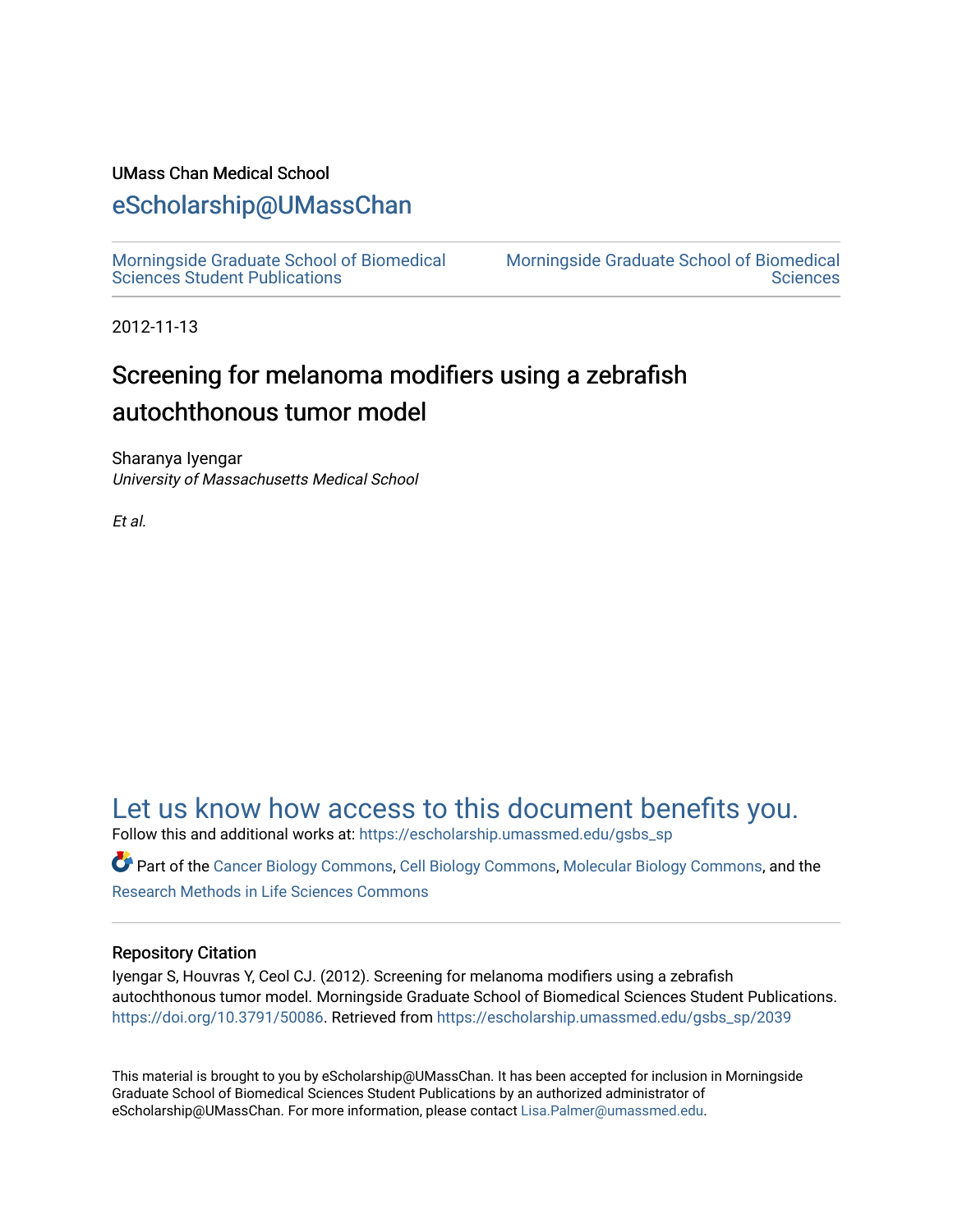## **Video Article Screening for Melanoma Modifiers using a Zebrafish Autochthonous Tumor Model**

Sharanya Iyengar<sup>1</sup>, Yariv Houvras<sup>2,3</sup>, Craig J. Ceol<sup>1</sup>

<sup>1</sup> Program in Molecular Medicine and Department of Cancer Biology, University of Massachusetts Medical School

<sup>2</sup>Departments of Surgery and Medicine, Weill Cornell Medical College

<sup>3</sup>Departments of Surgery and Medicine, New York Presbyterian Hospital

Correspondence to: Craig J. Ceol at [craig.ceol@umassmed.edu](mailto:craig.ceol@umassmed.edu)

URL:<http://www.jove.com/video/50086> DOI: [doi:10.3791/50086](http://dx.doi.org/10.3791/50086)

Keywords: Cancer Biology, Issue 69, Medicine, Genetics, Molecular Biology, Melanoma, zebrafish, Danio rerio, mitfa, melanocytes, tumor model, miniCoopR

Date Published: 11/13/2012

Citation: Iyengar, S., Houvras, Y., Ceol, C.J. Screening for Melanoma Modifiers using a Zebrafish Autochthonous Tumor Model. *J. Vis. Exp.* (69), e50086, doi:10.3791/50086 (2012).

### **Abstract**

Genomic studies of human cancers have yielded a wealth of information about genes that are altered in tumors<sup>1,2,3</sup>. A challenge arising from these studies is that many genes are altered, and it can be difficult to distinguish genetic alterations that drove tumorigenesis from that those arose incidentally during transformation. To draw this distinction it is beneficial to have an assay that can quantitatively measure the effect of an altered gene on tumor initiation and other processes that enable tumors to persist and disseminate. Here we present a rapid means to screen large numbers of candidate melanoma modifiers in zebrafish using an autochthonous tumor model<sup>4</sup> that encompasses steps required for melanoma initiation and maintenance. A key reagent in this assay is the miniCoopR vector, which couples a wild-type copy of the mitfa melanocyte specification factor to a Gateway recombination cassette into which candidate melanoma genes can be recombined<sup>5</sup>. The miniCoopR vector has a *mitfa* rescuing minigene which contains the promoter, open reading frame and 3'-untranslated region of the wild-type *mitfa* gene. It allows us to make constructs using full-length open reading frames of candidate melanoma modifiers. These individual clones can then be injected into single cell *Tg(mitfa:BRAFV600E);p53(lf);mitfa(lf)*zebrafish embryos. The miniCoopR vector gets integrated by *Tol2*-mediated transgenesis<sup>6</sup> and rescues melanocytes. Because they are physically coupled to the *mitfa* rescuing minigene, candidate genes are expressed in rescued melanocytes, some of which will transform and develop into tumors. The effect of a candidate gene on melanoma initiation and melanoma cell properties can be measured using melanoma-free survival curves, invasion assays, antibody staining and transplantation assays.

## **Video Link**

The video component of this article can be found at <http://www.jove.com/video/50086/>

## **Protocol**

## **1. Screening for Melanoma Onset Modifiers**

- 1. Create Gateway middle entry clones by PCR amplifying the full-length open reading frame of genes of interest (GOI) and recombining into pDONR 221 using BP clonase II (Invitrogen). Use Multisite Gateway technology (Invitrogen) to recombine *p5E\_mitfa, pME\_GOI, Tol2kit #302*  $p$ 3E\_SV40polyA<sup>6</sup> and miniCoopR<sup>5</sup> to place genes of interest under the *mitfa* promoter in the miniCoopR vector (**Figure 1A**).
- 2. Inject 25 picograms of each clone along with 25 picograms *Tol2* transposase mRNA into one-cell *Tg(mitfa:BRAFV600E);p53(lf);mitfa(lf)*triply homozygous zebrafish embryos as previously described<sup>7</sup>. Incubate the injected embryos at 28.5 °C. Remove any dead embryos at 24 hpf.
- 3. Select transgenic animals with rescued melanocytes at 72 hpf by placing the Petri dish containing injected embryos on a dissecting microscope under incident light against a white background (**Figure 1A**).
- 4. Transfer animals to 3 L tanks in the nursery of the zebrafish facility at 4 dpf as previously described<sup>8</sup>.
- <sup>5.</sup> At 2 months, select the animals with at least one area of melanocyte rescue greater than 4 mm<sup>2</sup> (Figure 1A). There is a strong correlation between the degree of melanocyte rescue at 72 hpf and the degree of melanocyte rescue at 2 months. When embryos with melanocyte rescue are picked at 72 hpf, the majority of them (~80%) will have at least one area of melanocyte rescue greater than 4 mm<sup>2</sup> at 2 months.
- 6. Screen the selected animals weekly for the presence of tumors (**Figure 1B**). There is a strong correlation between histopathologic and morphologic changes. Transition from benign to malignant is recognized as a morphologic change when lesions become raised off the surface of the animal. Isolate tumor bearing animals for study.
- 7. Draw melanoma-free survival curves with age in weeks on the abscissa and percent melanoma-free survival on the ordinate. Animals with melanocytes that express a gene of interest are compared to control animals that express EGFP (enhanced green fluorescent protein)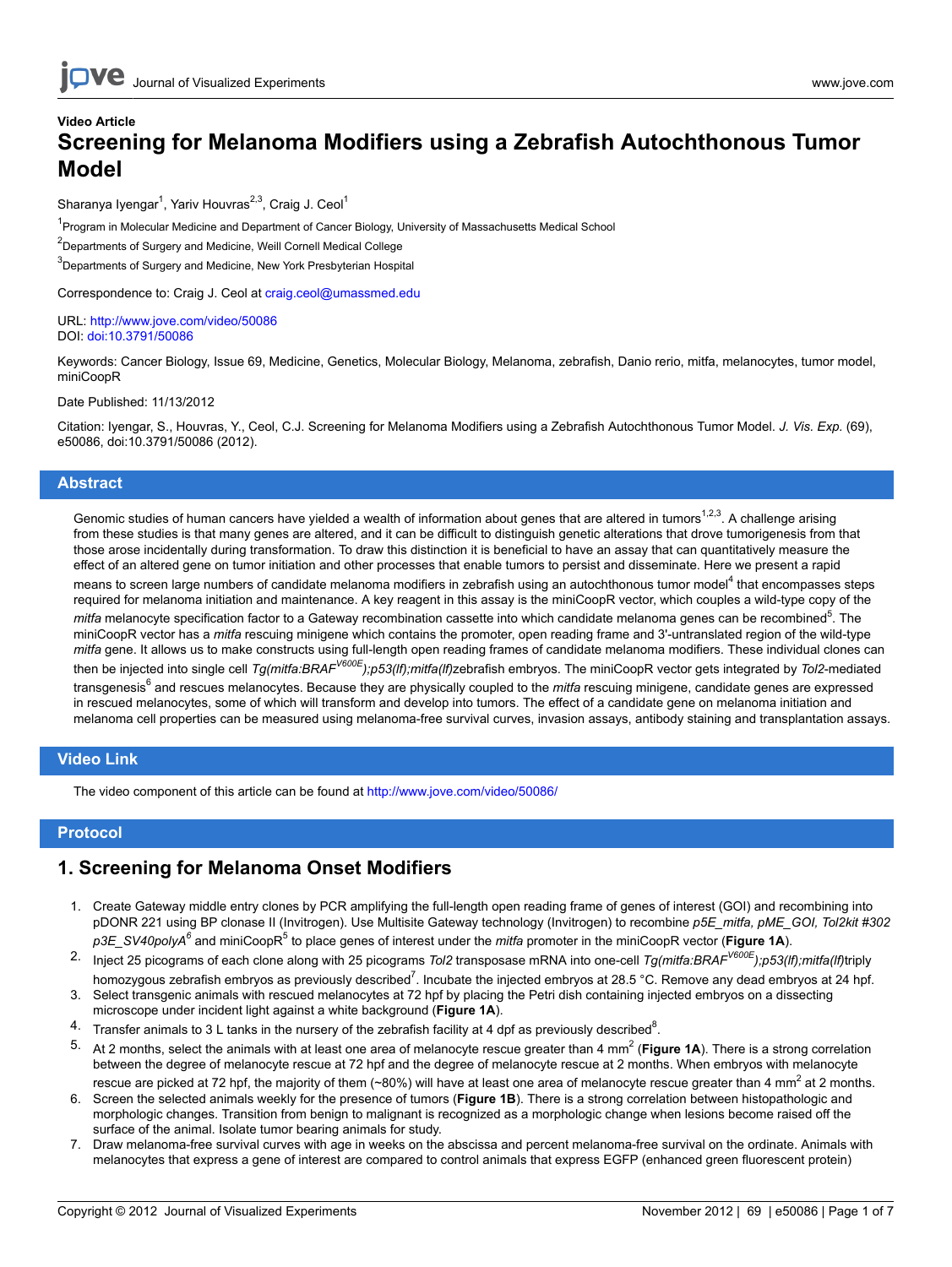in melanocytes (**Figure 1C**). The median tumor onset for animals injected with miniCoopR*-EGFP* is approximately 18 weeks. Determine whether the two curves are statistically different using a log rank test.

# **2. Tumor Invasion Assay**

- 1. Select isolated zebrafish that develop tumors dorsally, in a region between the posterior boundary of the hindbrain and anterior border of the dorsal fin (**Figure 2A**).
- 2. Two weeks after melanoma onset euthanize the fish according to guidelines specified by the American Veterinary Medical Association Panel on Euthanasia and approved by the University of Massachusetts Medical School Institutional Animal Care and Use Committee (IACUC). Specifically, a fish is placed into a dish with 0.6 mg/ml tricaine until gill movement stops.
- 3. Make an incision in the peritoneal cavity of the fish with a scalpel and then place the fish in 4% paraformaldehyde (PFA) overnight at 4 °C for fixation.
- 4. Treat with 0.5 M EDTA overnight at 4 °C to decalcify.
- 5. Fix with formalin in cassette overnight, dehydrate for 1 hr, clear with xylene 3 times for 1 hr and then treat with paraffin 2 times for 2 hr each at 60 °C.
- 6. Embed the tissue in paraffin in a mould and allow it to solidify for 30 min to 1 hr.<br>7. Make 5 um sections, one every 50 um. The sections should be transverse and t
- Make 5 μm sections, one every 50 μm. The sections should be transverse and through the entire lesion so that the point of deepest invasion can be identified. Follow by hematoxylin and eosin staining.
- 8. Assess tumor invasion by measuring whether tumor cells remain outside the collagenous stratum compactum, invade into the dorsal musculature or invade further into the spinal column (**Figure 2B,C**). Determine statistical difference between the two sets of samples.

# **3. Antibody Staining of Scale Melanocytes**

- 1. Make up PO4 buffer with 80 ml 0.1 M Na<sub>2</sub>HPO<sub>4</sub> and 20 ml 0.1M NaH<sub>2</sub>PO<sub>4</sub>. Make sure the pH is 7.3. Make up 2x fix buffer containing 8.0 g sucrose, 0.15 ml 0.2M CaCl<sub>2</sub> and 90 ml 0.2M PO<sub>4</sub> buffer, pH 7.3. If necessary adjust the pH to 7.3 with NaOH or HCl then make up to 100 ml with  $PO<sub>4</sub>$  buffer.
- 2. Weigh up to 300 mg solid PFA and add to a microcentrifuge tube. Add 5 mM NaOH to a volume equal to 4.5 x mass, in mg, of PFA (*e.g.* 450 ul 5 mM NaOH to 100 mg PFA). Heat at 60-70 °C with occasional shaking until the PFA is dissolved. Spin down remaining particulates and recover 20% PFA supernatant. Make fresh every time.
- 3. Prepare fixation solution containing 1x fix buffer and 4% PFA.
- 4. Anesthetize the fish in 0.17 mg/ml tricaine.
- 5. Using incident light under a dissecting microscope pluck dorsal scales using sharp fine-tipped forceps, taking care not to damage the melanocyte-containing half of the scale (**Figure 3A**). Place scales directly from the forceps into 1 ml fixation solution and incubate at room temperature, while turning, for ≥ 2 hr. Transfer the fish into fish water and monitor the fish to confirm successful recovery.
- 6. To bleach pigmented melanocytes wash fixed scales in PBST (1x PBS pH 7.4, 0.1% Triton X-100) 2 times for 5 min at room temperature. Add 1 ml freshly made bleach solution containing 0.4 ml 10% KOH and 0.15 ml 30% H<sub>2</sub>O<sub>2</sub> in 5 ml with dH<sub>2</sub>O. Put on parafilm or cap locks to prevent gas from bursting the tubes open. Continue bleaching until pigment is gone (10 min is typical) (**Figure 3B,C**). Wash in PBST four times for 5 min at room temperature.
- 7. Block for at least 30 min in block solution made up of 1x PBS pH 7.4, 0.2% Triton X-100, 2 mg/ml BSA, 1% DMSO, 0.02% NaN<sub>3</sub> and 2% lamb serum. Leave out NaN<sub>3</sub> if developing with HRP reaction.
- 8. Incubate with primary antibody in block solution overnight at room temperature. You need to have at least 400 μl of solution over the samples to keep them submerged.
- 9. Wash the scales 3 times for 30 min in PBST at room temperature.
- 10. Incubate with secondary antibody from 2 hr to overnight in block solution at room temperature.
- 11. Stain for 10 min with PBST+ 0.1 μM DAPI.
- 12. Wash 3 times for 5 min with PBST.
- 13. Mount the scales on a glass slide in a drop of vectashield so that the concave side of the scales faces down towards the slide and place a glass cover slip over them. Seal the edges of the slide with clear nail polish and observe the slides under a fluorescence microscope (**Figure 3D,E,F,G**).

# **4. Transplantation Assay**

- <sup>1</sup>. Prepare recipient 2-3 month old *casper<sup>9</sup>* fish by irradiating with 25 Gy of gamma irradiation one day prior to transplantation<sup>10</sup>. Allow the fish to recover in fish water.
- 2. Euthanize a tumor-bearing fish as previously described (Section 2.2).
- 3. Cut off the tumor and put it in a Petri dish with approximately 5 ml filter sterilized 0.9x PBS with 5% FBS. Dice the tumor with a razor while in solution.
- 4. Working at room temperature, triturate with a P1000 pipette to get single cells. Make up the volume to 25 ml with filter sterilized 0.9x PBS with 5% FBS.
- 5. Filter through 40 μM mesh filter.
- 6. Spin in an Eppendorf 5810R tabletop centrifuge at 1,500 rpm (453 rcf) for 10 min.
- 7. Remove the supernatant and make cell suspension to roughly desired concentration (assume 10<sup>7</sup> cells for a 100 mm<sup>3</sup> tumor).
- 8. Calculate the exact cell number using a hemocytometer and dilute the cell suspension so that the final injection volume is approximately 5 μl. For example, if 50,000 cells are to be injected, the cell suspension should be diluted to a final concentration of 10,000 cells/μl. Flick the tube containing the cell suspension every few min to prevent clumping of the cells.
- 9. Wash a 26s gauge (bevel tip) 701 N 10 μl Hamilton syringe 2-3 times with 100% ethanol and 0.9x PBS. Load the syringe with 5 μl of the cell suspension.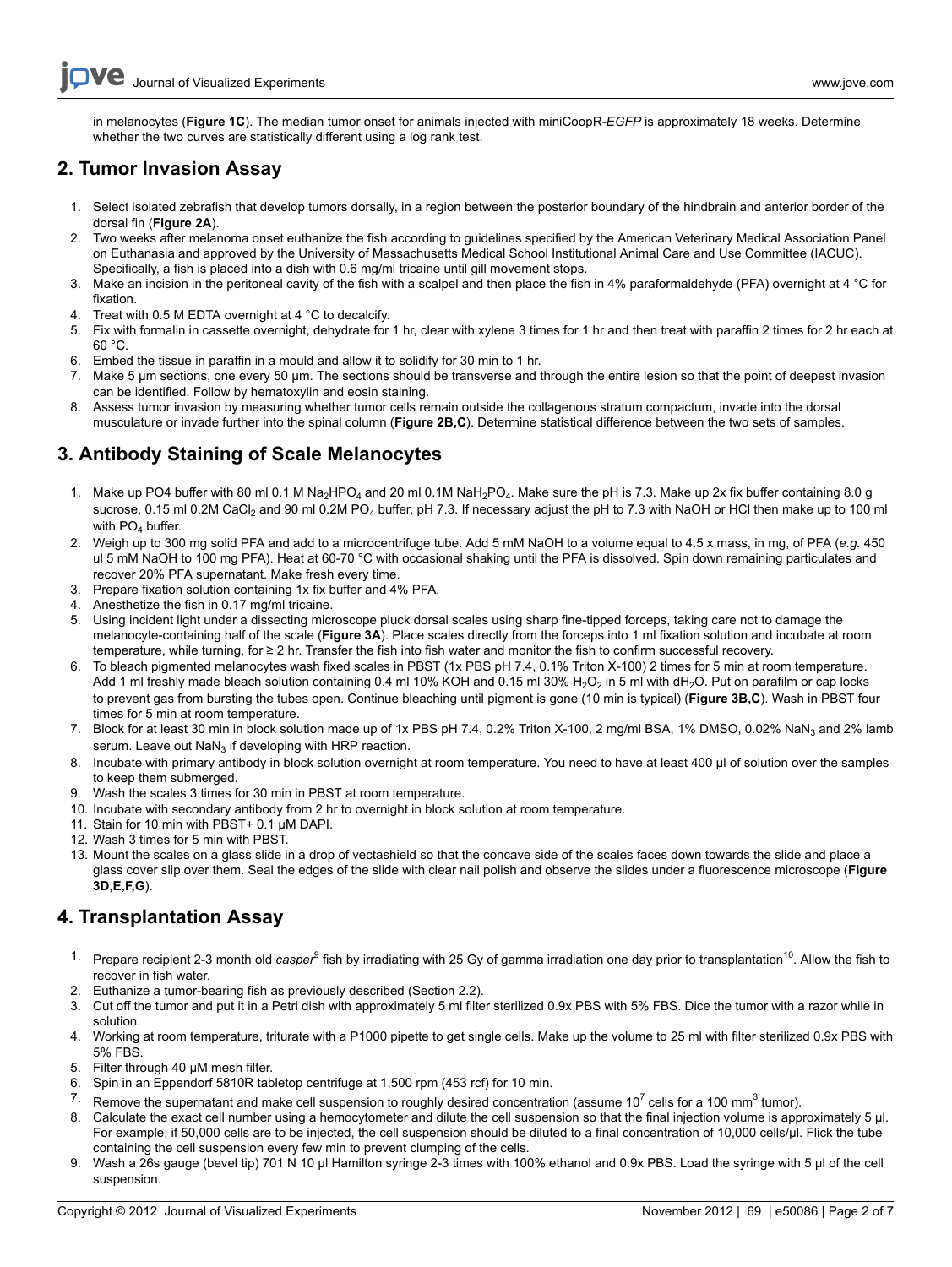- 10. Anesthetize the irradiated recipient fish in 0.17 mg/ml tricaine. Place fish on its side on a damp Kimwipe (**Figure 4A**).
- 11. Stabilize the fish with one hand and insert the needle with the bevel facing up at a  $45^\circ$  angle into the flank of the fish above the peritoneal cavity about halfway between the posterior boundary of the hindbrain and anterior border of the dorsal fin. Gently depress the plunger (**Figure 4B**).
- 12. Allow the fish to recover in fresh fish water and observe the fish daily for tumor engraftment (**Figure 4C**). If engraftment has occurred, continued growth and disease development can also be observed.

## **Representative Results**

One-cell *Tg*(*mitfa:BRAFV600E);p53(lf);mitfa(lf)*zebrafish embryos were injected with the miniCoopR vector containing the melanoma oncogene *SETDB1*5 or *EGFP,* each under the control of the *mitfa* promoter. Embryos with melanocyte rescue were selected and allowed to mature. At 2 months of age animals with melanocyte rescue greater than 4 mm<sup>2</sup> were selected. The animals were screened weekly for melanomas. Tumor incidence curves for the adults showed that the *SETDB1* oncogene significantly accelerated melanoma onsetas compared to the *EGFP* control (**Figure 1**). Animals which developed tumors between the posterior boundary of the hindbrain and the anterior border of the dorsal fin (**Figure 2A**) were isolated. Two weeks after melanoma onset they were fixed in 4% paraformaldehyde, sectioned and stained with hematoxylin and eosin to assess melanoma invasion into underlying tissues. Melanomas expressing *SETDB1* were more locally invasive than *EGFP*control melanomas (**Figure 2C**). In order to look for expression of a candidate gene, dorsal scales were plucked from a wild-type zebrafish and stained using a 1:100 dilution of a primary antibody that recognizes the Mitfa transcription factor followed by a 1:1,000 dilution of FITC goat anti-rabbit IgG antibody (**Figure 3**). To assess transplantability of the tumor, melanoma cells were isolated from a *Tg*(*mitfa:BRAFV600E);p53(lf); mitfa(lf)*fish injected with miniCoopR-*EGFP*. 50,000 cells were subcutaneously injected into a recipient *casper* mutant that had been irradiated the day before with 25 Gy. By 2 weeks of age, pigmented donor-derived cells were easily recognized (**Figure 4**).



**Figure 1.** Screening for melanoma onset modifiers using the miniCoopR assay. A) Schematic of the miniCoopR assay. Embryo with rescued melanocytes (arrowhead) containing the miniCoopR vector and the gene of interest. Scale bar = 250 µM. Adult with greater than 4 mm<sup>2</sup> melanocyte rescue (arrowhead). Scale bar = 500 μM B) MiniCoopR*-EGFP* rescued zebrafish with an amelanotic and a pigmented tumor (arrowheads). C) Representative melanoma-free survival curve comparing tumors expressing oncogene *SETDB1* and a control *EGFP* gene (p = 9.4×10<sup>-7</sup>, logrank  $\chi^2$ ). [Click here to view larger figure.](http://www.jove.com/files/ftp_upload/50086/50086fig1large.jpg)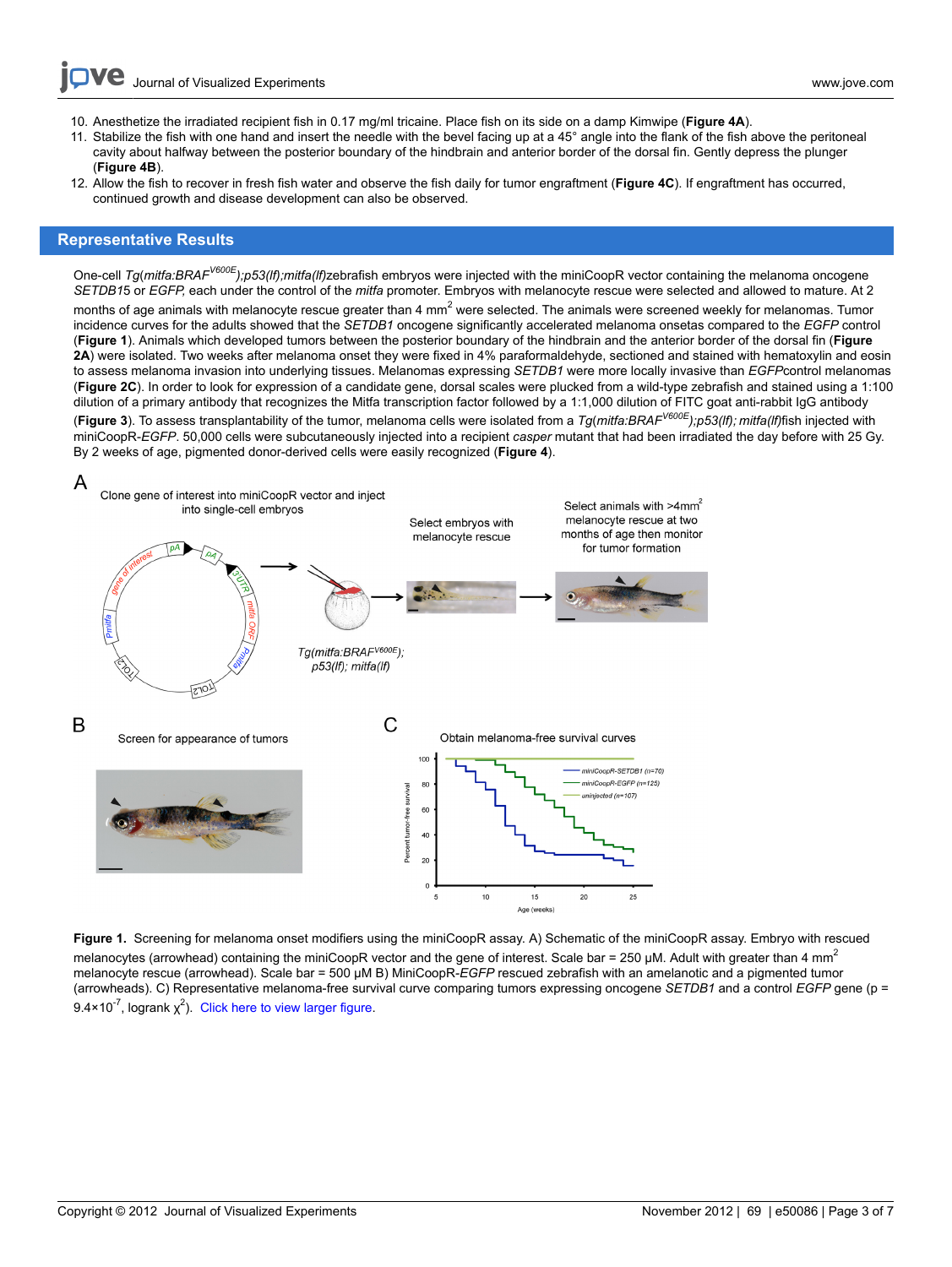

**Figure 2.** Tumor invasion assay. A) MiniCoopR-rescued zebrafish with a dorsal tumor (arrowhead) between the posterior boundary of the hindbrain and the anterior border of the dorsal fin. B) Transverse section showing stratum compactum (SC), scales, scale-associated melanocyte (SAM) (inset, scale bar = 50 μM), muscle (M) and spinal column (SpC). Scale bar = 200 μM. C) Transverse sections showing a non-invasive miniCoopR*-EGFP* tumor (T) (left) and a miniCoopR*-SETDB1* tumor (right) that has invaded through the stratum compactuminto muscle (M) and the spinal column. Scale bar =  $200 \mu M$ .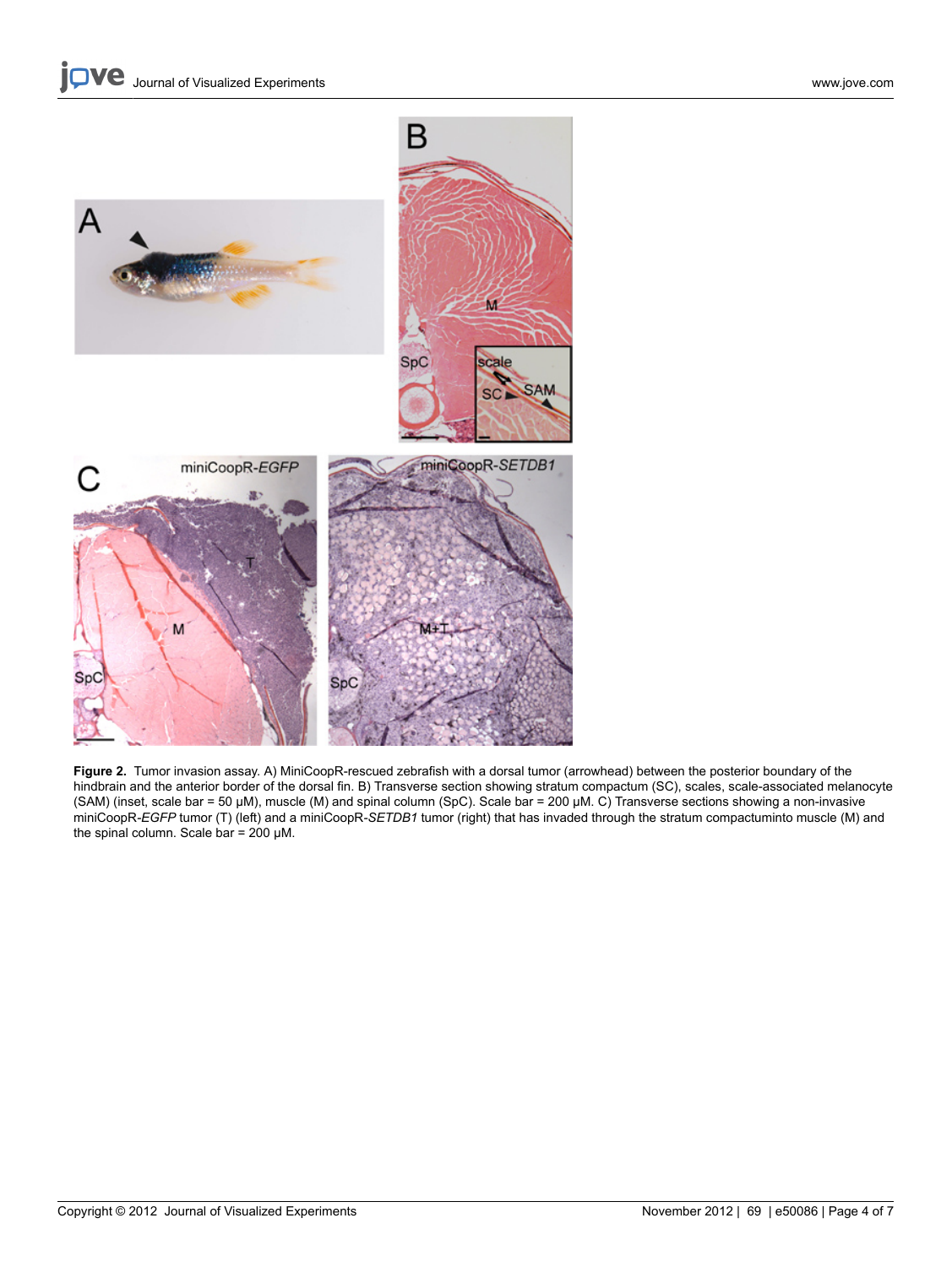

F Bleached scale

**Figure 3.** Antibody staining of scale melanocytes. A) Scales being plucked from an anesthetized miniCoopR*-EGFP* zebrafish. B) Unbleached scale with pigmented melanocytes and C) bleached scale from miniCoopR*-EGFP* zebrafish. Scale bar = 100 μM. Unbleached scale stained with a D) Mitfa antibody and E) DAPI. Bleached scale stained with a F) Mitfa antibody and G) DAPI. Scale bar = 40 μM.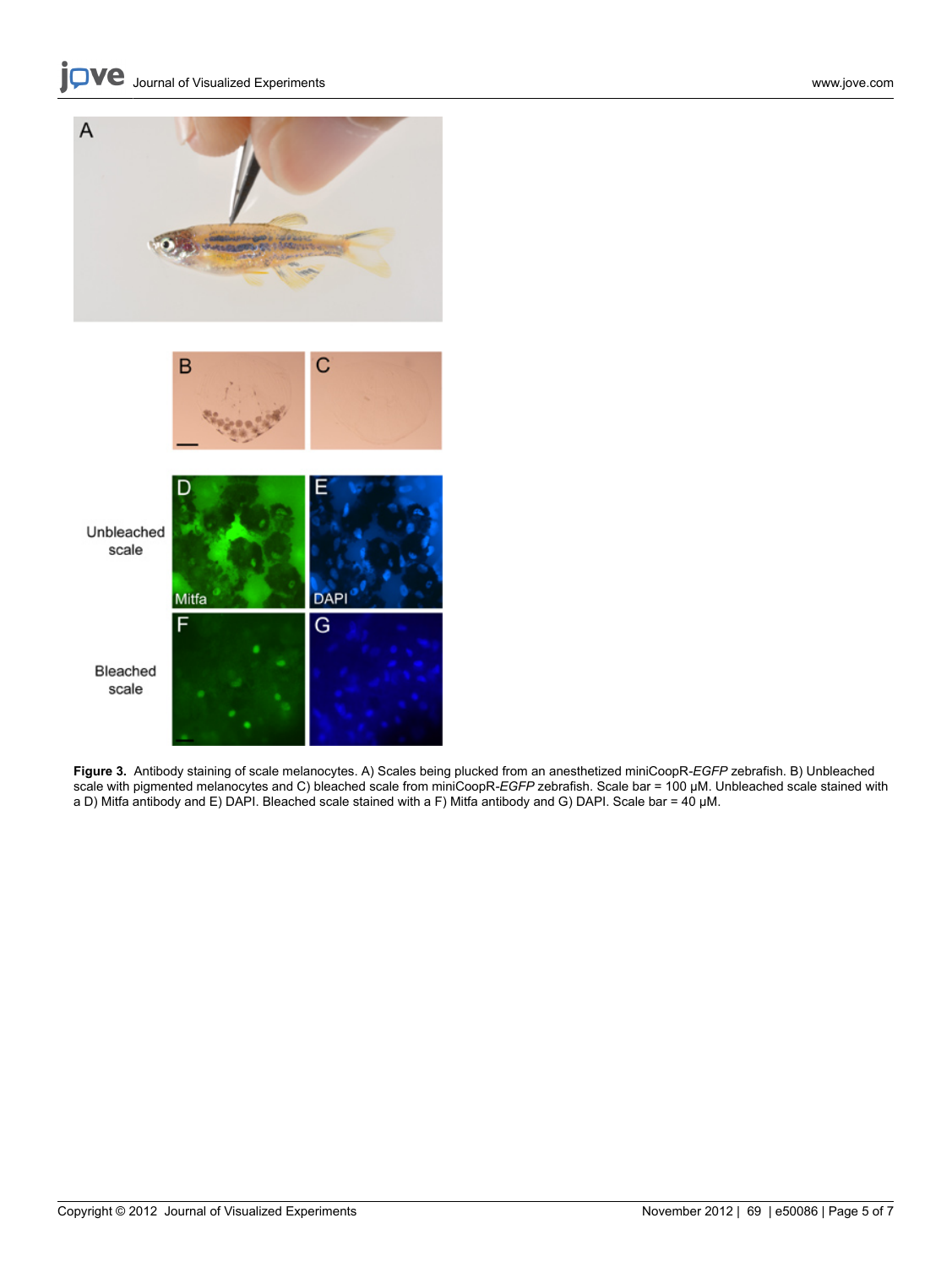

**Figure 4.** Transplantation of melanoma cells. A) Uninjected *casper* zebrafish. Scale bar = 500 μM. B) Subcutaneous transplantation site (arrowhead) on an irradiated*casper*recipient immediately after injection with 50,000 melanoma cells. Scale bar = 200 μM. C) Irradiated*casper*recipient showing tumor engraftment (arrowhead) two weeks after injection with 50,000 melanoma cells.

## **Discussion**

The miniCoopR method enables expression of genes of interest in zebrafish melanocytes. This approach takes advantage of the fact that the zebrafish *mitfa* gene acts cell-autonomously. For this reason, melanocytes rescued by the miniCoopR vector are certain to contain the minigene and any gene of interest to which it is physically coupled. Rescued melanocytes are clearly visible and can be obtained in animals that were injected as single-cell embryos. A specified degree of chimerism is selected, and animals surpassing this cutoff can be scored for tumor onset or other characteristics. A major benefit of the miniCoopR method is that animals with sufficient chimerism can be readily identified and scored without having to obtain stable transgenic lines corresponding to every gene of interest tested. Time, effort and expense are saved in proportion to the number of genes of interest to be surveyed.

As reported previously<sup>5</sup>, miniCoopR-based methodology allowed us to screen many candidate oncogenes present in regions of chromosome 1 that is recurrently amplified in human melanomas. Other chromosomal intervals can be screened in a similar fashion. In addition, this approach can be used to express any gene in melanocytes, and any characteristic of these cells can be monitored. Even more broadly, the principle of coupling a gene of interest to a rescuing minigene can be applied to other tissue types. For such applications, a tissue-specific genetic mutant and a corresponding cell-autonomously acting rescuing gene are required. Mutant and gene pairs for other tissue types exist in zebrafish and other species, opening the possibility of rapid functional assays in a broader spectrum of tissue types.

### **Disclosures**

No conflicts of interest declared.

### **Acknowledgements**

We thank Dr. Leonard I. Zon in whose laboratory these techniques were initially developed; Kristen Kwan and the late Chi-Bin Chien for gifts of plasmids used in this work; James Lister and David Raible for assistance with antibody staining; and James Neiswender for the microinjection video. This work was funded by NIH grant R00AR056899-03 to C.J.C.

### **References**

- 1. Beroukhim, R., *et al.* The landscape of somatic copy-number alteration across human cancers. *Nature.* **463**, 899-905 (2010).
- 2. Curtin, J.A., *et al.* Distinct sets of genetic alterations in melanoma. *N. Engl. J. Med.* **353**, 2135-47 (2005).
- 3. Lin, W.M., *et al.* Modeling genomic diversity and tumor dependency in malignant melanoma. *Cancer Res.* **68** (3), 664-673 (2008).